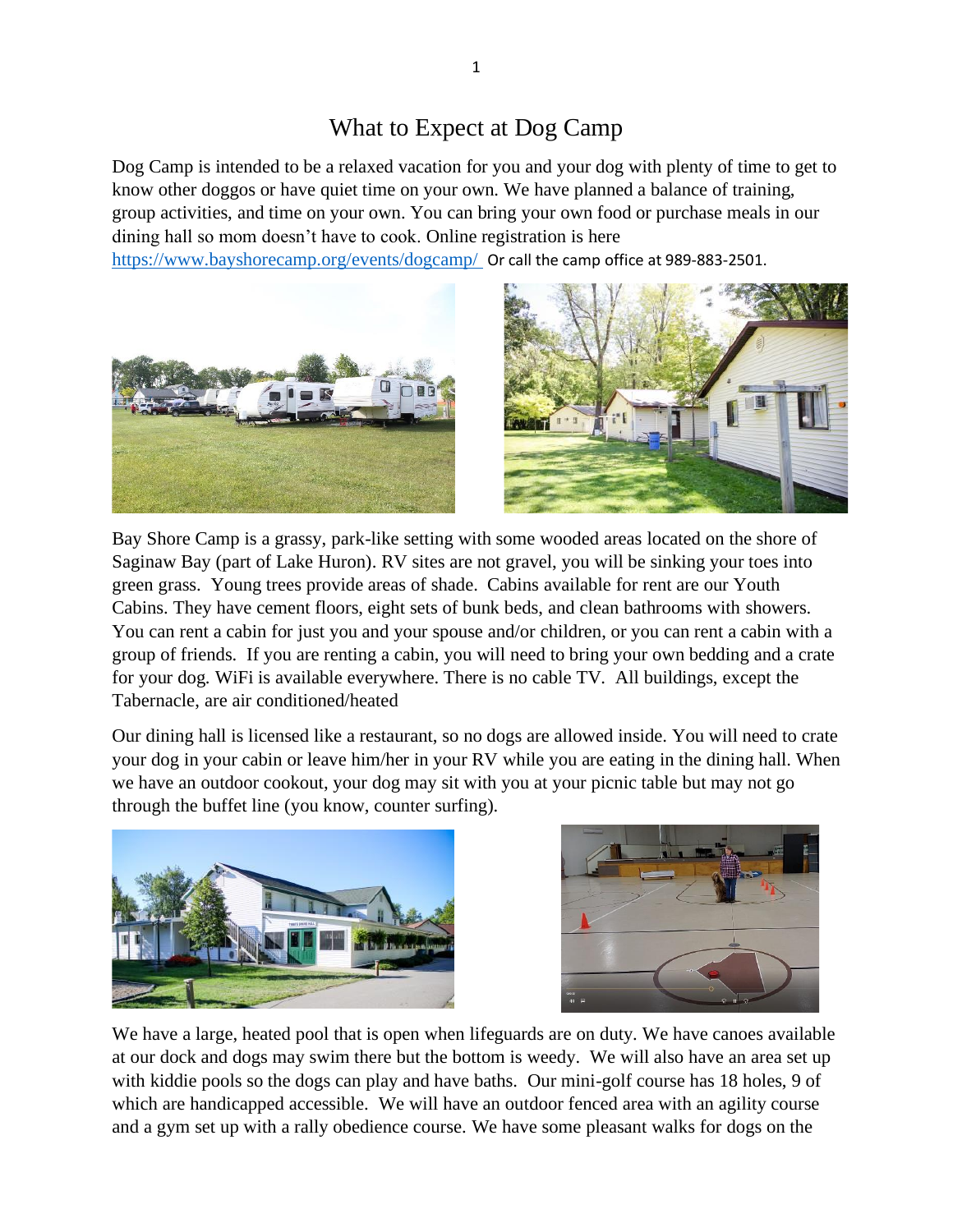property but it you desire miles of trails, we will give you a map to area State Parks with dog trails and beaches.

That's right, you can leave camp and go exploring on your own. We will give you a list of the best ice cream and coffee places.

August nights along the lakeshore can get cold so you will want to bring a jacket and a raincoat. We have mosquito control here but you will want to bring your own repellant for yourself and your dog. Sunscreen is recommended too.

You may arrive any time after 4:00 pm on Sunday, August  $14<sup>th</sup>$ , and leave any time around noon on Friday, August 19<sup>th</sup>. If no one is at the gate to greet you, call the phone number posted there.

Our street address is 450 N. Miller, Sebewaing, Michigan and our office phone is 989-883-2501. Someone is in the office until 8:00 pm every evening.

Our 90 RV sites have water and electricity (30 amp). There is a dump station or our staff can help you with a portable RV waste tank mid-week.

Bay Shore Camp is an alcohol and drug free zone. Smoking is allowed outdoors.

Campfires are allowed in portable, above ground fire pits. We have some available or you can bring your own. Firewood is free. There are two large fire circles for group campfires.

If you have questions, please email me, Cindy Parsons, at [RevCindy47@gmail.com](mailto:RevCindy47@gmail.com)

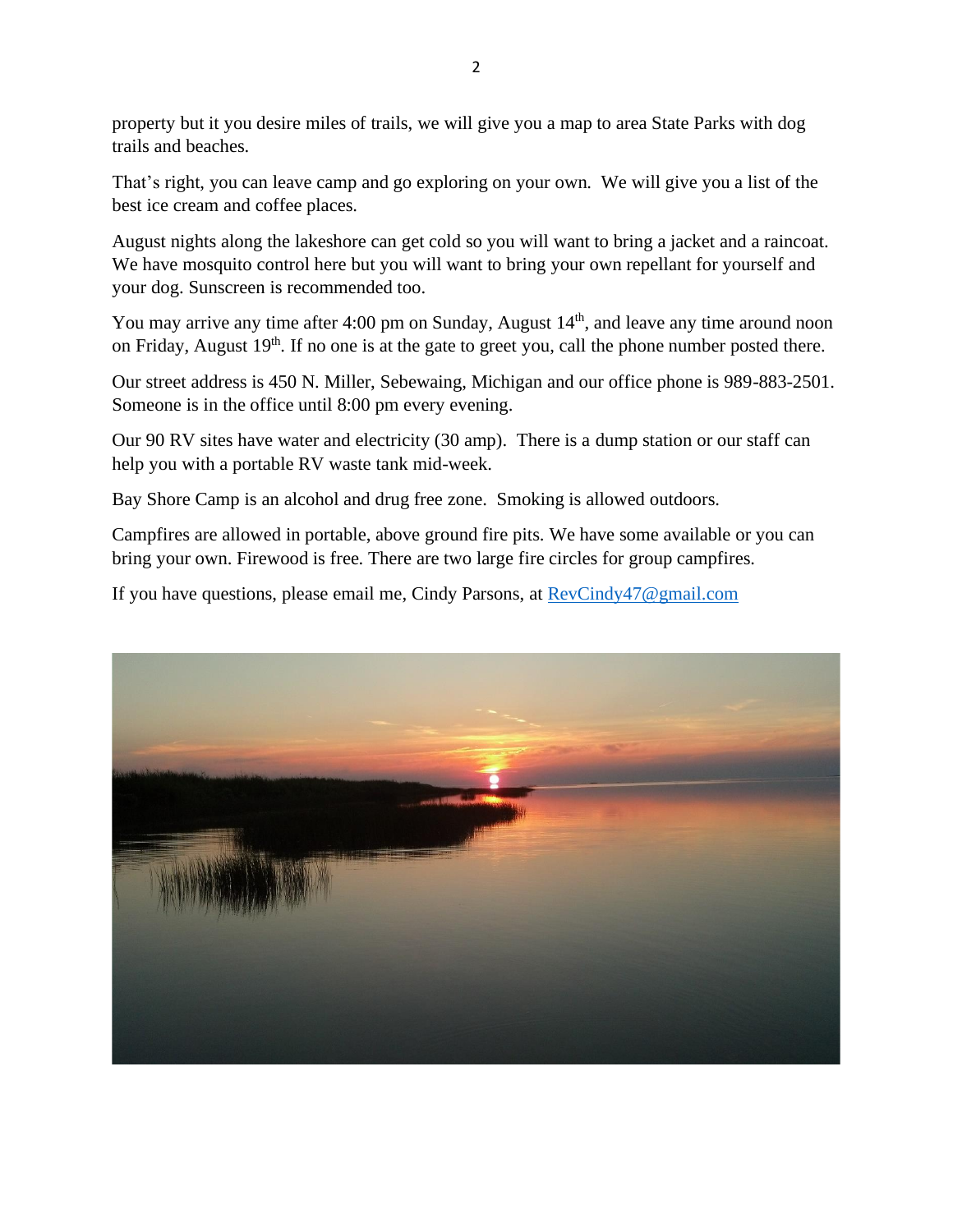# Dog Camp Rules

Everyone at Dog Camp is responsible for managing his/her dog(s) and paying attention to the dogs around you.

- Dogs must be on a 6-foot leash unless in fenced areas designated for dogs.
- Proof of vaccinations will be required upon arrival.
- Be sure to clean up after your dog(s). Clean-up stations are available.
- Please bring medications your dog may need with you to camp.
- A list of animal clinics for emergency care will be provided.
- If your dog comes into heat during camp, she will not be allowed to participate in activities.
- Dogs who need more space or do not like to be petted by strangers will be wearing a special yellow bandanna provided by the camp.
- It is not recommended to give treats to other dogs since we will not know who has food allergies.
- In case of bad weather, a storm shelter is available. Some activities, such as swimming or canoeing, will be cancelled in the event of lightning or thunder.
- Bay Shore Camp is an alcohol and drug-free zone. Smoking is allowed outside.